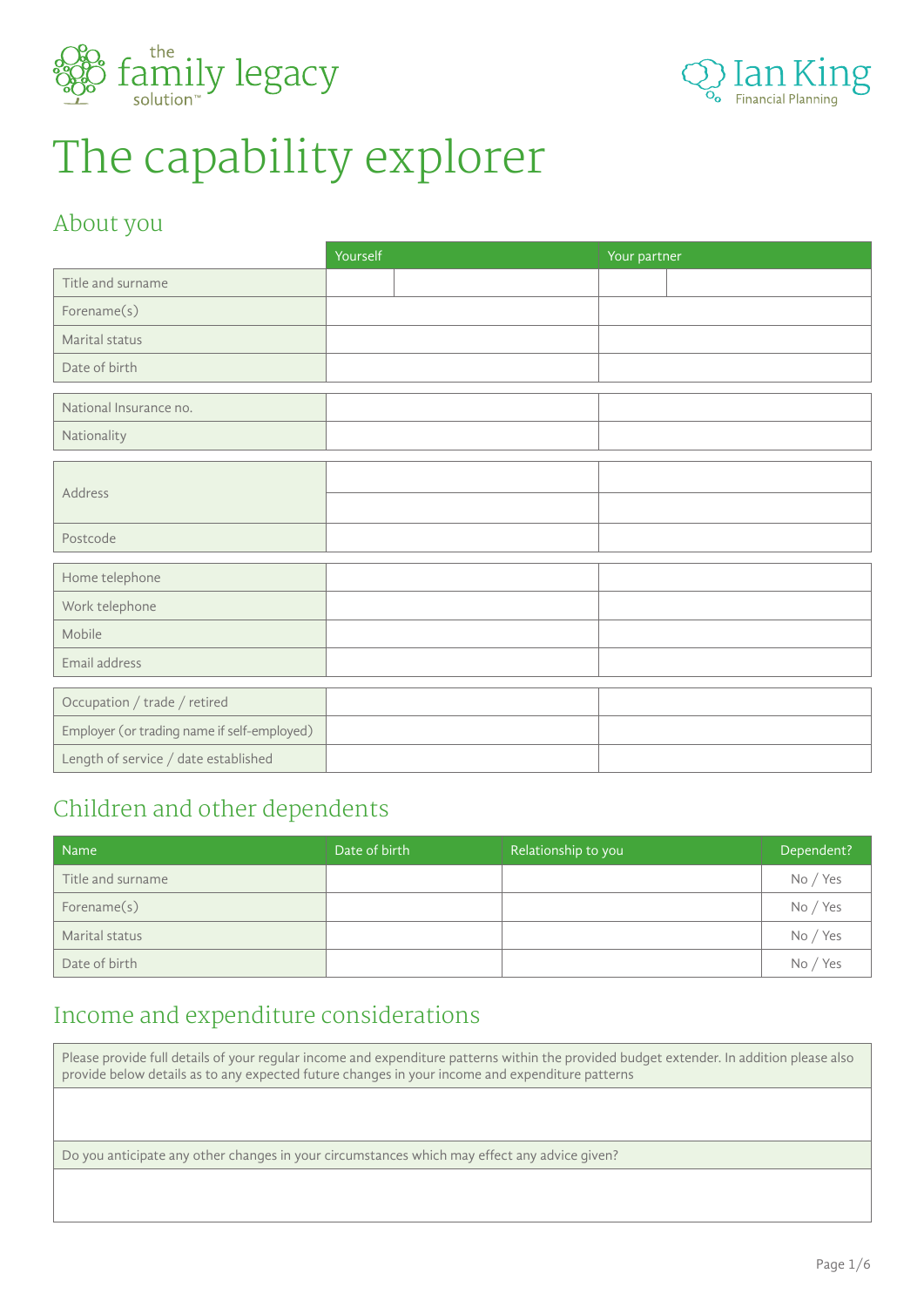#### ASSETS (please provide approximate valuations where possible)

 $\overline{\phantom{a}}$ 

| Main residence               | Tenants in Common / Joint Tenancy (Please delete) |      |         |       |  |
|------------------------------|---------------------------------------------------|------|---------|-------|--|
| Other Property (name & situ) |                                                   |      |         |       |  |
| Name and situ                |                                                   | Self | Partner | Joint |  |
|                              | Commercial / Residential                          |      |         |       |  |
|                              | Commercial / Residential                          |      |         |       |  |
|                              | Commercial / Residential                          |      |         |       |  |
|                              | Commercial / Residential                          |      |         |       |  |
|                              |                                                   |      |         |       |  |

| Liquid Assets (current accounts, savings accounts, cash ISAs, National Savings etc.) |                     |       |      |         |       |
|--------------------------------------------------------------------------------------|---------------------|-------|------|---------|-------|
| Institution                                                                          | Account name & type | Terms | Self | Partner | Joint |
|                                                                                      |                     |       |      |         |       |
|                                                                                      |                     |       |      |         |       |
|                                                                                      |                     |       |      |         |       |
|                                                                                      |                     |       |      |         |       |
|                                                                                      |                     |       |      |         |       |
|                                                                                      |                     |       |      |         |       |
|                                                                                      |                     |       |      |         |       |
|                                                                                      |                     |       |      |         |       |

| Long-Term Investments (Stocks & Shares ISAs, Bonds etc.) |           |                  |      |         |       |
|----------------------------------------------------------|-----------|------------------|------|---------|-------|
| Provider                                                 | Plan type | Reference number | Self | Partner | Joint |
|                                                          |           |                  |      |         |       |
|                                                          |           |                  |      |         |       |
|                                                          |           |                  |      |         |       |
|                                                          |           |                  |      |         |       |
|                                                          |           |                  |      |         |       |
|                                                          |           |                  |      |         |       |
|                                                          |           |                  |      |         |       |
|                                                          |           |                  |      |         |       |

| Regular Savings Plans (e.g. endowments, investments for children etc.) |           |                  |      |         |       |  |
|------------------------------------------------------------------------|-----------|------------------|------|---------|-------|--|
| Provider                                                               | Plan type | Reference number | Self | Partner | Joint |  |
|                                                                        |           |                  |      |         |       |  |
|                                                                        |           |                  |      |         |       |  |
|                                                                        |           |                  |      |         |       |  |

| Business Assets (please provide a description)                                          |      |         |       |  |  |
|-----------------------------------------------------------------------------------------|------|---------|-------|--|--|
|                                                                                         | Self | Partner | Joint |  |  |
|                                                                                         |      |         |       |  |  |
|                                                                                         |      |         |       |  |  |
|                                                                                         |      |         |       |  |  |
| Have your ISA allowances been utilised during this financial year? If yes, by how much? |      |         | N/A   |  |  |

Do you anticipate any other changes in your circumstances which may effect any advice given?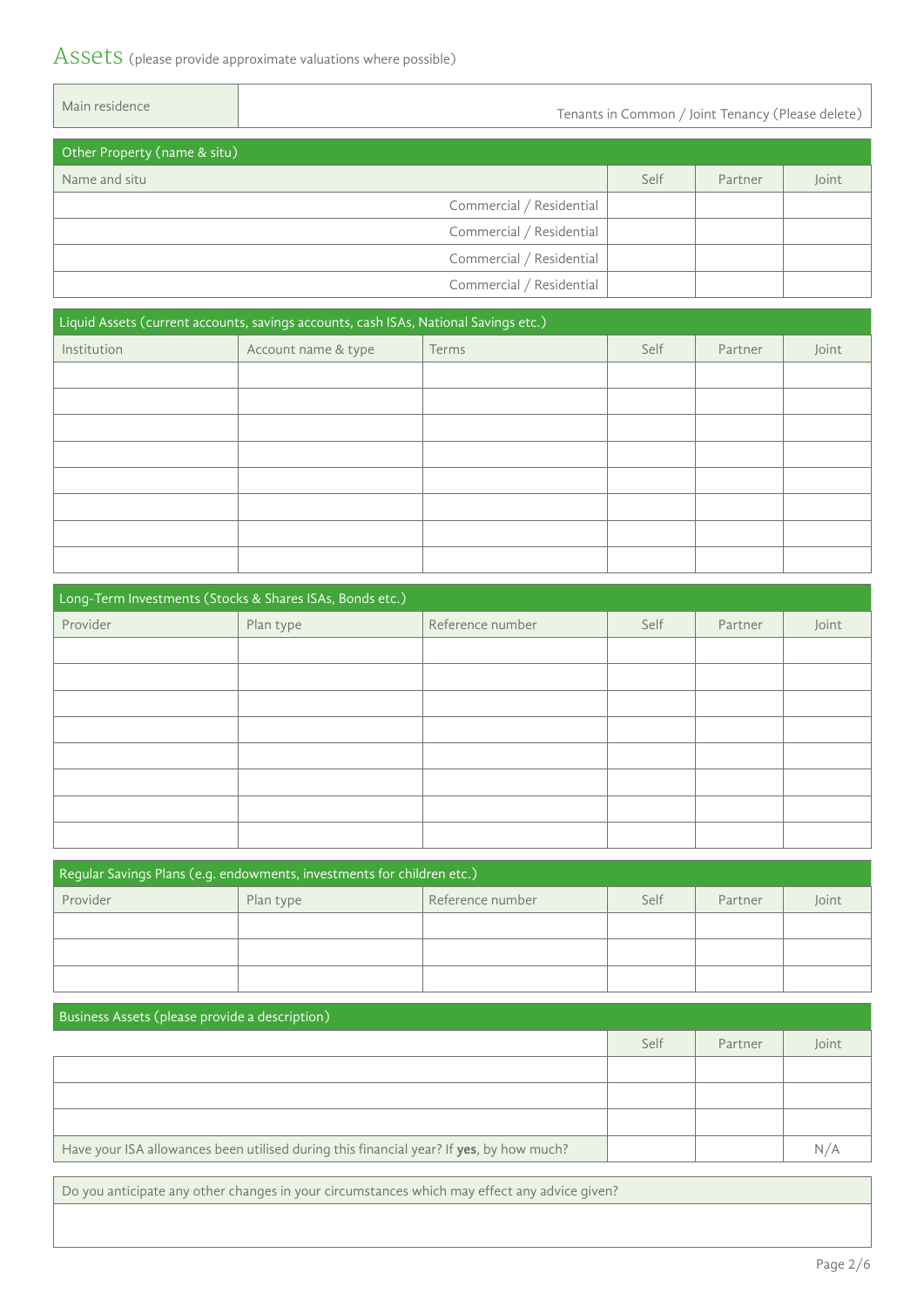# Liabilities

| Secured liabilities          |  |  |
|------------------------------|--|--|
| Institution                  |  |  |
| Borrower                     |  |  |
| Balance outstanding          |  |  |
| Interest only or repayment   |  |  |
| Remaining term               |  |  |
| Interest rate & product type |  |  |
| Product end date             |  |  |
| Monthly payment              |  |  |
| Early repayment charges      |  |  |

| Unsecured debt |        |                                      |          |               |
|----------------|--------|--------------------------------------|----------|---------------|
| Type           | Lender | Amount outstanding   Monthly payment | End date | Other details |
|                |        |                                      |          |               |
|                |        |                                      |          |               |
|                |        |                                      |          |               |
|                |        |                                      |          |               |

# Retirement planning

|                                                                                   | Yourself | Your partner |
|-----------------------------------------------------------------------------------|----------|--------------|
| Does your Employer offer any type of Pension Scheme?                              |          |              |
| Are you a Member? If yes, please provide a recent statement                       |          |              |
| If <b>no</b> , why not?                                                           |          |              |
| How much do you contribute?                                                       |          |              |
| Does your employer contribute?                                                    |          |              |
| If yes, how much?                                                                 |          |              |
| Have you recently received a state pension forecast? If yes, please attach a copy |          |              |

| Personal pensions & deferred benefits |               |                  |                               |  |  |
|---------------------------------------|---------------|------------------|-------------------------------|--|--|
| Scheme name                           | Owner $(S/P)$ | Reference number | Approximate value of benefits |  |  |
|                                       |               |                  |                               |  |  |
|                                       |               |                  |                               |  |  |
|                                       |               |                  |                               |  |  |
|                                       |               |                  |                               |  |  |
|                                       |               |                  |                               |  |  |
|                                       |               |                  |                               |  |  |
|                                       |               |                  |                               |  |  |
|                                       |               |                  |                               |  |  |
|                                       |               |                  |                               |  |  |
|                                       |               |                  |                               |  |  |
|                                       |               |                  |                               |  |  |
|                                       |               |                  |                               |  |  |
|                                       |               |                  |                               |  |  |
|                                       |               |                  |                               |  |  |
|                                       |               |                  |                               |  |  |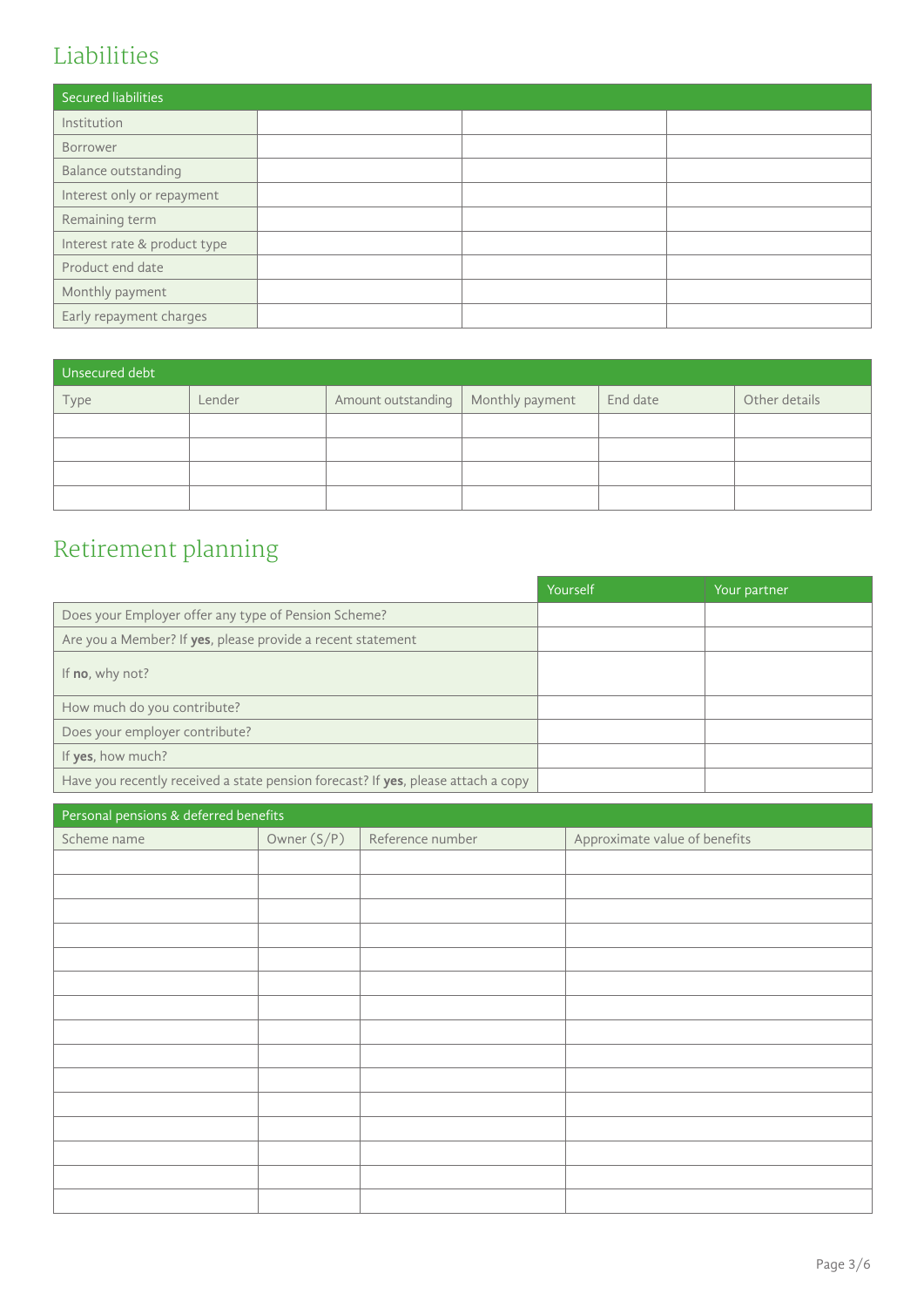# Life, critical illness and ill-health insurance arrangements

| Company | Description | Reference number |
|---------|-------------|------------------|
|         |             |                  |
|         |             |                  |
|         |             |                  |
|         |             |                  |
|         |             |                  |
|         |             |                  |
|         |             |                  |
|         |             |                  |

| What Sick Pay does your employer pay? |              |  |  |  |
|---------------------------------------|--------------|--|--|--|
| Yourself                              | Your partner |  |  |  |
|                                       |              |  |  |  |
|                                       |              |  |  |  |

# Health, lifestyle and legacy planning

| Please describe your current state of health, including details of any medical treatment which is either ongoing or has been undertaken<br>within the last five years |              |  |  |  |
|-----------------------------------------------------------------------------------------------------------------------------------------------------------------------|--------------|--|--|--|
| Yourself                                                                                                                                                              | Your partner |  |  |  |
|                                                                                                                                                                       |              |  |  |  |
|                                                                                                                                                                       |              |  |  |  |
|                                                                                                                                                                       |              |  |  |  |

| Do you take tobacco in any form? If yes, how much? If not, have you ever? |              |  |  |  |
|---------------------------------------------------------------------------|--------------|--|--|--|
| Yourself                                                                  | Your partner |  |  |  |
|                                                                           |              |  |  |  |
|                                                                           |              |  |  |  |

| Do you requiarly undertake any hazardous activities or pastimes? If yes please describe |              |  |  |  |
|-----------------------------------------------------------------------------------------|--------------|--|--|--|
| Yourself                                                                                | Your partner |  |  |  |
|                                                                                         |              |  |  |  |
|                                                                                         |              |  |  |  |

| Have you made a Will? If yes, please provide a copy |              |  |  |  |
|-----------------------------------------------------|--------------|--|--|--|
| Yourself                                            | Your partner |  |  |  |
|                                                     |              |  |  |  |

| Have you made provisions for your affairs to be taken care of if you were unable to do so (e.g. Enduring or Lasting Power of Attorney)?<br>If yes, please provide details |              |  |  |  |  |  |
|---------------------------------------------------------------------------------------------------------------------------------------------------------------------------|--------------|--|--|--|--|--|
| Yourself                                                                                                                                                                  | Your partner |  |  |  |  |  |
|                                                                                                                                                                           |              |  |  |  |  |  |
| Are you a potential beneficiary of any trust arrangements? If yes please detail below                                                                                     |              |  |  |  |  |  |
| Yourself                                                                                                                                                                  | Your partner |  |  |  |  |  |
|                                                                                                                                                                           |              |  |  |  |  |  |
| Have you given any money away over the last seven years? If yes, please provide details                                                                                   |              |  |  |  |  |  |
| Yourself                                                                                                                                                                  | Your partner |  |  |  |  |  |
|                                                                                                                                                                           |              |  |  |  |  |  |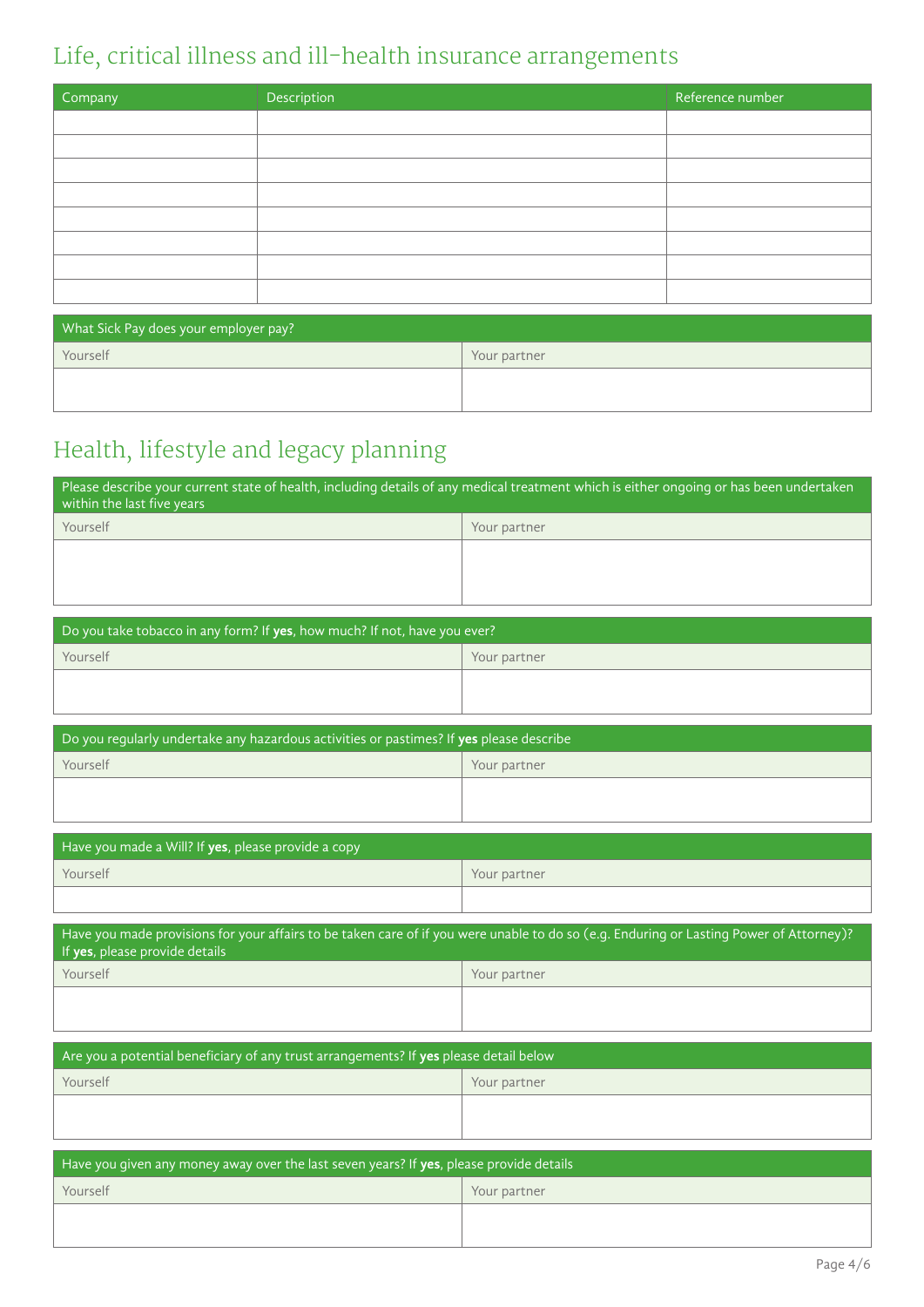#### Risk scores and definitions

All investors need to consider two key risks when deciding upon their investment strategy; namely short-term volatility risk (the risk in the decline in the nominal capital value) and inflation risk (the risk that when funds are removed from the strategy they are unable to purchase more goods and services than would be the case if they were purchased now).

No investor can remove both risks from their strategy and they must acknowledge that removing one of the risks will require the investor to be burdened substantially by the remaining risk.

In simple terms this decision can be illustrated as follows:



| Risk category    | Description                                                                                                                                                                                        |  |  |  |
|------------------|----------------------------------------------------------------------------------------------------------------------------------------------------------------------------------------------------|--|--|--|
| Risk Score One   | You could be described as someone who demands complete protection against volatility risk and<br>have no regard towards protecting their investment strategy against inflation risk.               |  |  |  |
| Risk Score Two   | You could be described as someone who primarily demands protection against volatility risk with<br>little regard to protection against inflation risk.                                             |  |  |  |
| Risk Score Three | You could be described as someone who would primarily like protection against volatility risk with<br>a minor consideration against inflation risk.                                                |  |  |  |
| Risk Score Four  | You could be described as someone who is broadly ambivalent between the two risks but are<br>slightly more concerned with reducing volatility risk.                                                |  |  |  |
| Risk Score Five  | You could be described as someone who is broadly ambivalent between the two risks.                                                                                                                 |  |  |  |
| Risk Score Six   | You could be described as someone who is broadly ambivalent between the two risks but are<br>marginally more concerned about inflation risk.                                                       |  |  |  |
| Risk Score Seven | You could be described as someone who is broadly ambivalent between the two risks but are<br>slightly more concerned about inflation risk.                                                         |  |  |  |
| Risk Score Eight | You could be described as someone who would primarily like protection against inflation risk with a<br>minor consideration against short-term volatility risk.                                     |  |  |  |
| Risk Score Nine  | You could be described as someone who would primarily demand protection against inflation risk<br>with little regard to protection against short-term volatility.                                  |  |  |  |
| Risk Score Ten   | You could be described as someone who demands complete protection against inflation risk and<br>you have no regard towards protecting your investment strategy against short-term volatility risk. |  |  |  |

Having considered the above illustration and definitions, please provide feedback as to where you would feel most comfortable upon this scale:

| Pensions              |   |                |   |                |   |   |   |   |   |    |
|-----------------------|---|----------------|---|----------------|---|---|---|---|---|----|
| Yourself              | 1 | $\overline{2}$ | 3 | $\overline{4}$ | 5 | 6 | 7 | 8 | 9 | 10 |
| Your partner          | п | $\overline{2}$ | 3 | $\overline{4}$ | 5 | 6 | 7 | 8 | 9 | 10 |
| Investments & savings |   |                |   |                |   |   |   |   |   |    |
|                       |   |                |   |                |   |   |   |   |   |    |
| Yourself              | п | $\overline{2}$ | 3 | $\overline{4}$ | 5 | 6 | 7 | 8 | 9 | 10 |